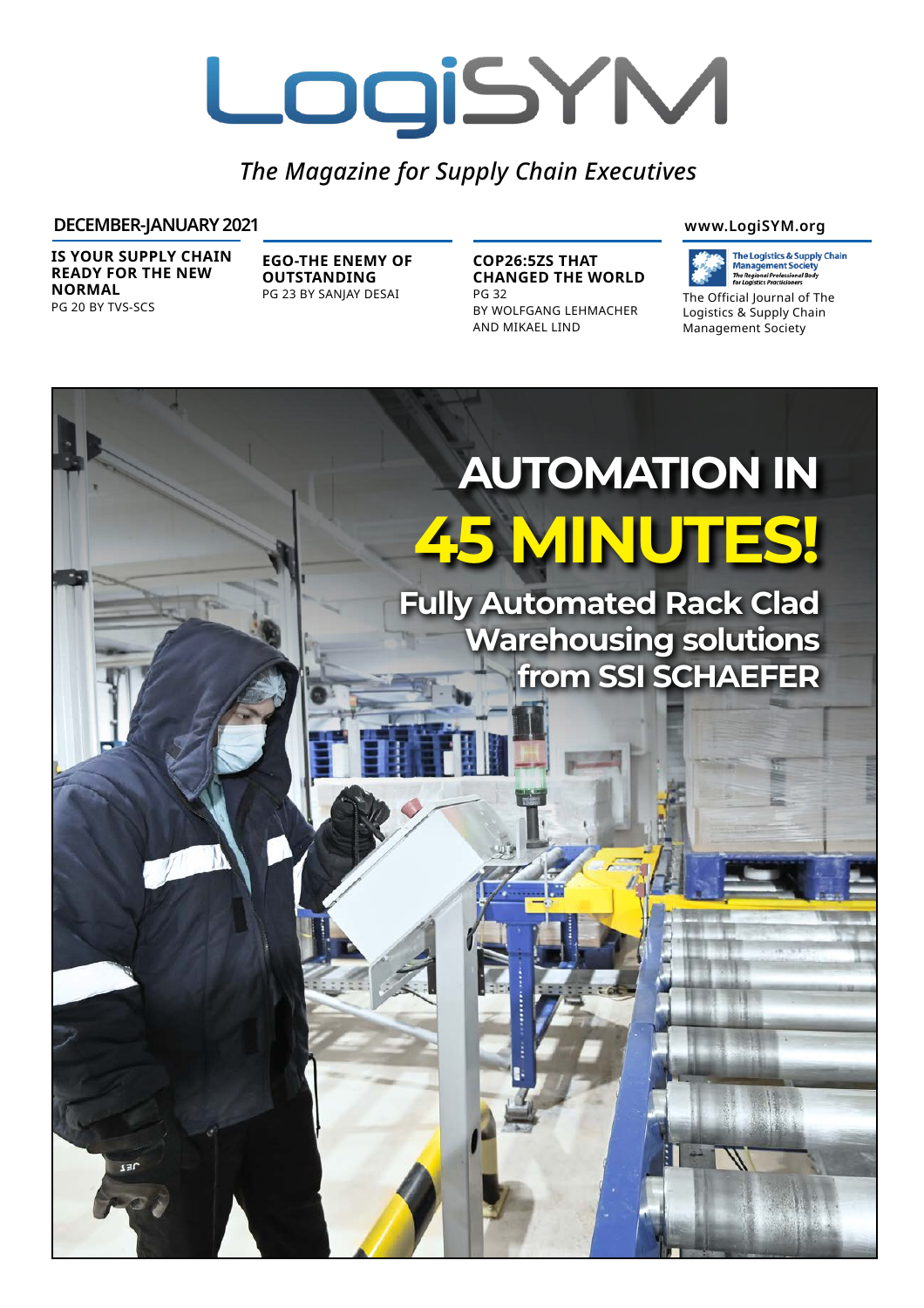# *COP26: 5Zs that changed the world*

# **Part 1–Defining the moment**

*by Wolfgang Lehmacher, Anchor Group & Mikael Lind, Research Institutes of Sweden (RISE)*

"Even with all new Glasgow pledges for 2030, we will emit roughly twice as much in 2030 as required for 1.5 degrees Celsius," states the Climate Action Tracker. This year the annual United Nations (UN) Climate Change Conference (COP26) was held at the SEC Centre in Glasgow, United Kingdom, from 31 October to 13 November 2021. Such meetings are generally hyped as platforms that can bring sweeping global action which makes it very hard for the participants to live up to the expectations. Critical is, though, that commitments are honored and actions followed through.

COP26 has received more attention than previous summits. Maybe because many have realized that the time has come to put an end to the self-destructive economic behavior of the last two centuries. In respect to logistics and transport something remarkable happened at COP26. The industry which previously showed largely low levels of commitment to engage in the COP agenda, showed the world that it exists and can take a seat at the COP table to actively contribute to fight climate change - but the sector also expressed its need for support.

Help is indeed needed from various sides, such as from automotive manufacturers in form of climate-friendly vehicles, from energy companies that need to

provide alternative fuels and refueling infrastructure at scale, from training institutes that can support with new curricula and clean skills, and from public private partnerships that are required to create platforms of innovation to accelerate technological developments in the field of CO2 emission reductions. Very positively, these topics have not only been discussed at COP26 but multiple initiatives were launched with some of them having the potential to significantly contribute to decarbonizing the global supply chain network.

This article focuses on the most relevant initiatives, the five zero (5Zs) emission initiatives contributing to decarbonizing logistics and transport to place these initiatives into the industry context and reflect on them in light of the ongoing industry discussions and developments (see figure 1). We also indicate what each action may mean for the sector.

# **The first Z - Zero emission road transport: Global MOU for ZE-MHDVs**

In 2018, according to data from the International Energy Agency (IEA) road transport accounted for three-quarters of transport emissions. Most of this, 45.1 percent resulted from passenger vehicles (cars and busses) and the remaining 29.4 came from trucks carrying cargo.

At COP26, CALSTART's Global Commercial Vehicle Drive to Zero program and campaign (Drive to ZeroTM) and the Dutch government have facilitated a memorandum of understanding (MOU) plus endorsement which is a collective action that is dubbed the Global Agreement on Zero-Emission Trucks and Buses. 15 countries, Austria, Canada, Chile, Denmark, Finland, Luxembourg, The Netherlands, New Zealand, Norway, Scotland, Switzerland, Turkey, the United Kingdom, Uruguay and Wales declared that they will collaborate towards realizing 100 percent zero emission new trucks and bus sales by 2040. Under the first ever global agreement on zero emission busses and truck, the Global Memorandum of Understanding for Zero-Emission Medium- and Heavy-Duty Vehicles (ZE-MHDVs), the signatories have also set an interim goal of 30% zero emission new vehicle sales by 2030. Subnational governments like Québec in Canada and Telengana in India as well as manufacturers and fleets like DHL, Heineken and Scania are endorsing the MOU and declared that they will align with the decarbonization effort. Furthermore, 32 countries, 39 cities, states and regions, six vehicle manufacturers (Ford, GM, JLR, Mercedes, BYD, Volvo), 28 fleet operator and 13 investors declared their determination to achieve 100 percent zero emission new car and van sales latest by 2040 globally and 2035 in leading markets.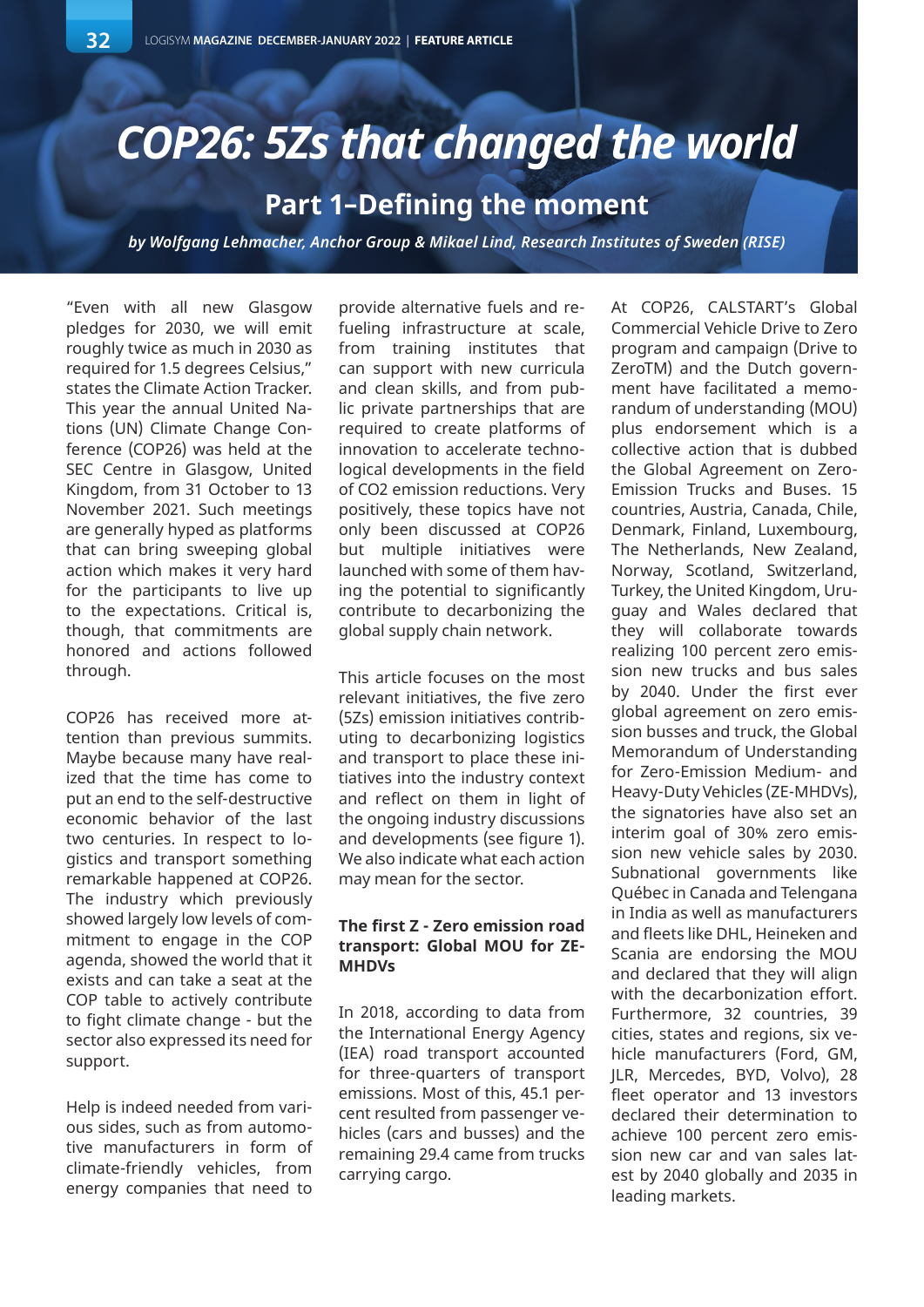Realizing the zero emission ambition requires cross-industry coordination. In particular, the transition towards zero emission vehicles, including heavy goods vehicles (HGV) requires close collaboration between governments and local authorities as well as private companies along with significant investments to drive the urgently needed technological developments in the areas of alternative fuels and refueling infrastructure.

The transport industry has already been addressing the challenge for some time with leading truck manufacturers shifting their focus on a range of different types of environmentally friendly vehicles. Also, tools have been developed to enable horizontal partnerships to reduce empty truck miles. Or to increase the visibility on alternative rail or ferry connections to reduce carbon emissions. At the same time the largest container shipping liner, Maersk Line, has ordered eight large ships powered by carbon neutral methanol carrying approximately 16 000 containers each, and made a call for "pit stops" for appropriate infrastructure to source green methanol. Transport nodes, such as ports, are following this trend by developing capabilities becoming energy hubs providing but also becoming powered by sustainable fuel. The initiatives launched at COP26 will significantly reshape the transport and logistics ecosystem, its fleets, its infrastructure and its practices.

### **The second Z - Zero emission shipping routes: the Clydebank Declaration**

With about 90 percent of world trade volumes transported by

sea, global ocean shipping accounts for nearly 3 percent of global CO2 emissions and the industry is under increasing pressure to reduce its carbon footprint.

On 10 November 2021 at COP26, 19 countries – including Australia, Germany, Japan, the Netherlands, Norway, the United Kingdom and the United States of America (USA) – joined the first framework to establish zero emission maritime routes. Signatories to the so-called Clydebank Declaration have agreed to collaborate to support the creation of green shipping corridors between two or more port pairs. This will allow trade partners to incentivize or oblige carriers to service these routes only with zero emission ships and catalyze shore-side investments in clean energy and zero emission electro-fuel infrastructure.

The optimal impact of such efforts will not be reached without collaboration to coordinate and synchronize operations across the shipping corridors; and collaboration at such scale will not be possible without digital means. At the core of the discipline of maritime informatics, is the balancing act between capital productivity, which is an organizations' concern driving the development agenda, and energy efficiency, which is an urgent societal concern. Both type of concerns may be empowered by digital data sharing (see figure 2). This means that changes for enhanced energy efficiency need to be motivated by actors of the transport and logistics ecosystem through incentives that make it attractive or compulsory to contribute to a better good, either driven by business logic or legislation.



While establishing the selected zero emission corridors all major shipping routes should thus be empowered by digital data sharing across nations and platforms. In recent years the industry has taken important steps to raise the awareness of how digitalization empowers collaboration bringing actors closer to each other in the self-organized ecosystem of transport and logistics. Technologies empowering collaborative decision making (CDM) and situational awareness among involved parties brings the necessary means for the transport industry to achieve enhanced coordination and synchronization. This requires that data on plans, progress and disruptions are shared among the participants, within ports, between ports, and between transport operators and ports. The Clydebank Declaration has the potential to create testbeds that will not only drive the development of alternative fuels and the respective refueling infrastructure but will also further the digitalization of the maritime supply chain network as a wholewhich includes the hinterland connections as well.

#### **The third Z - Zero emission technology: First Movers Coalition**

Significant emission reductions require large scale innovation and major capital investments across the globe. "Roughly half of